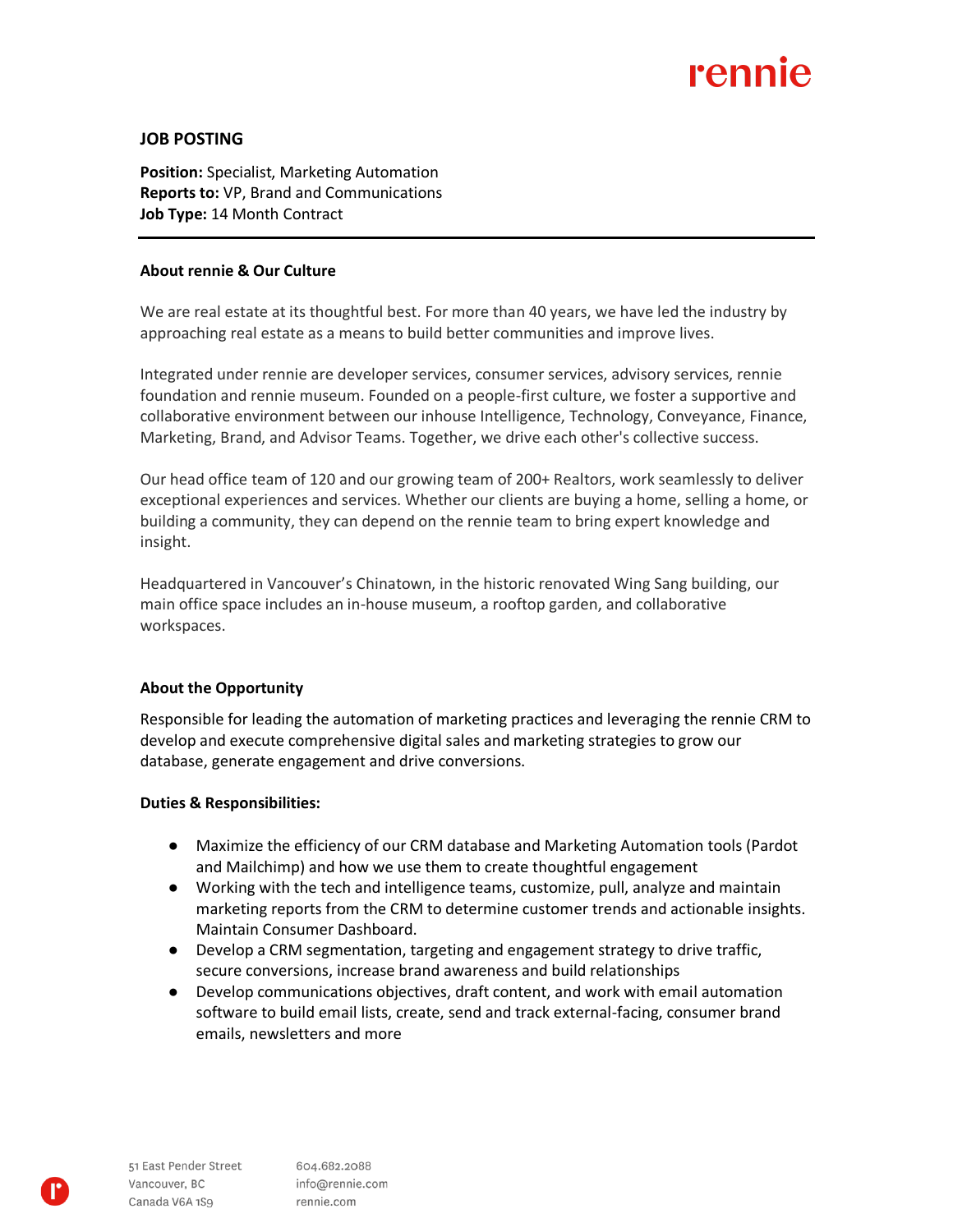

- Maintain and execute the monthly rennie email newsletter, update the working internal content calendar, align with brand Content Strategy and corporate email calendar and Communications Coordinator
- Ongoing maintenance and management of audience lists in our CRM, email service providers, and other ad hoc sources including regular list audit and cleaning.
- Plan, develop and implement strategies for targeted marketing campaigns. Close collaboration with Growth Marketing Specialist on digital lead generation campaigns.
- Support internal email strategies and tactics as needed
- Track and analyze campaign results
- Collaborate with cross-functional partners in their analysis of CRM data and development of targeted marketing strategies
- Research, establish and optimize automation, email and CRM marketing best practices. Train cross-functional partners in the strategic development, execution and analysis of consumer email and database marketing strategies
- Establish and maintain scalable processes
- Stay up to date with marketing technology and automation trends, tools and best practices.

#### **Qualifications:**

- Undergraduate degree or diploma in digital marketing, business, or a related field or equivalent
- 5+ years related experience
- Thorough understanding and demonstrated experience with marketing automation and CRM platforms, including Salesforce, Pardot, MailChimp or equivalent (Lasso CRM, Hubspot, Marketo automation, Salesforce Marketing Cloud, etc.)
- Understanding of collaboration tools like Asana and Figma (interface design collaboration) a plus
- Understanding of analytics and data visualization tools and dashboards such as Tableau or Google Analytics a plus
- Digital marketing expertise, including campaign strategy, execution and evaluation
- Strong analytical, critical thinking and problem-solving skills
- Excellent written and oral communication skills
- Commitment to excellence and high standards
- Ability to take initiative, work independently, and as a member of various teams
- Versatility, flexibility, and a willingness to work within constantly changing priorities with enthusiasm
- Proven ability to handle multiple projects and meet deadlines
- Ability to deal effectively with a diversity of individuals at all organizational levels
- Good judgment with the ability to make timely and sound decisions
- Can work under pressure while maintaining a good sense of humour